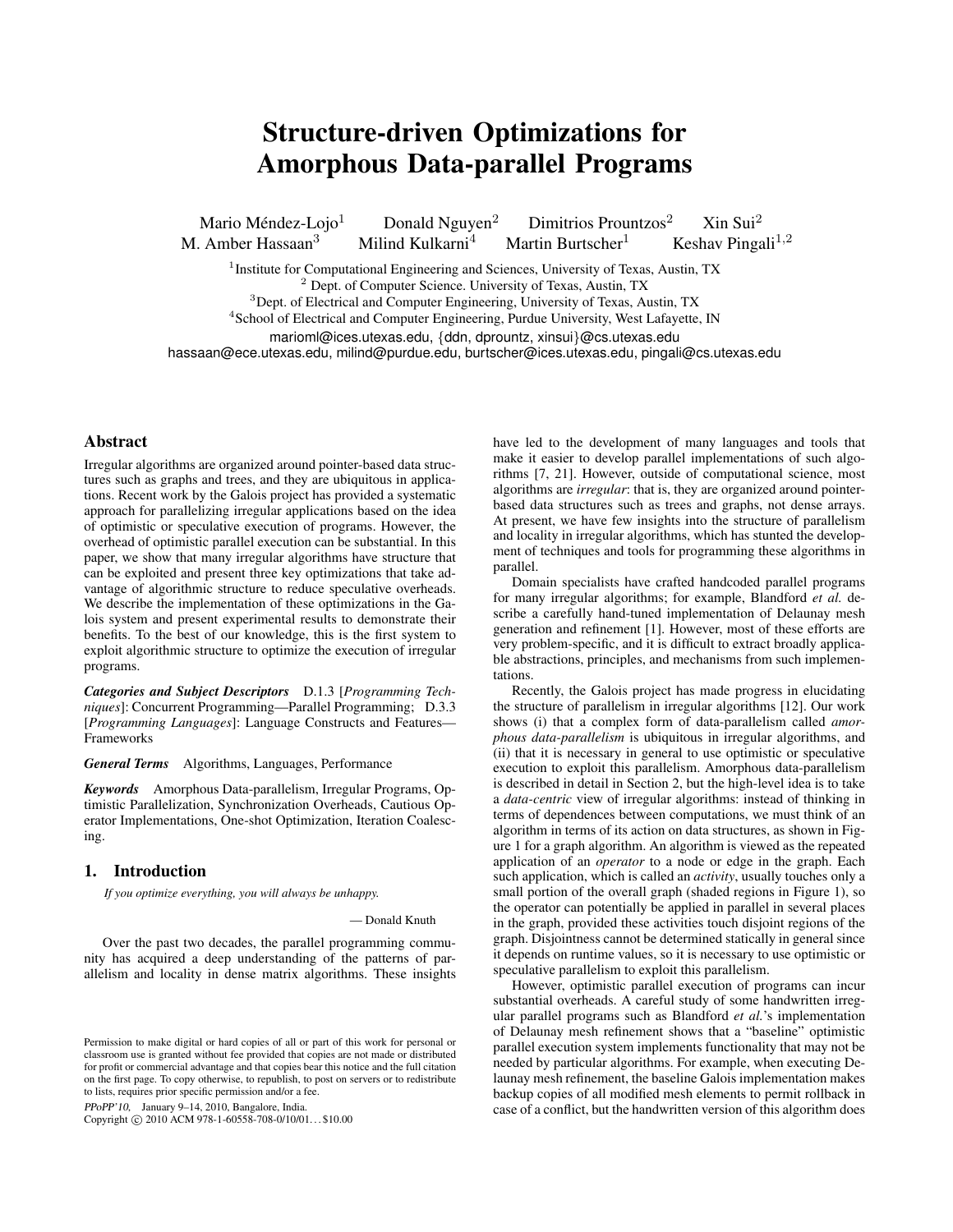

Figure 1. Data-centric view of algorithms.

```
1 Workset ws = new Workset(g get Source ());<br>2 for each (Node node : ws) {
  2 foreach (Node node : ws)\begin{cases} 3 & \text{if } p \text{ is the } p \end{cases}g. r e l a b e l (node)
  4 for (neighbor : graph getNeighbors (node))<br>5 if (graph pushFlow (node, neighbor) > 0)
  5 if (graph pushFlow (node, neighbor) > 0) {<br>6 if (!neighbor.isSourceOrSink())
  6 if \left( ! n eighbor . is Source Or Sink () )<br>7 ws . add ( n eighbor ) :
  7 ws.add(neighbor);<br>8 if (node.excess() \lt8 if (node. excess () \leq = 0)<br>9 break:
                     break ;
10\frac{11}{12}12 if (node . excess () > 0)<br>13 ws. add (node):
             ws.add (node);
14 }
```
Figure 2. Pseudocode for the preflow-push algorithm.

not. Nevertheless, backup copies are required for exploiting amorphous data-parallelism in other irregular algorithms such as eventdriven simulation [10]. Clearly, the baseline implementation can be optimized for some irregular algorithms but not for others, but what general principles should guide such optimizations?

In Section 3, we address this issue, structuring our presentation around three questions.

- 1. *What optimizations are useful for irregular programs?* The goal is not to optimize the execution of a single irregular algorithm; rather, the goal is to identify *general-purpose* optimizations that are useful for many irregular algorithms. In this paper, we identify three optimizations called *cautious implementation of operators* (Section 3.1), *one-shot implementation of operators* (Section 3.2), and *iteration coalescing* (Section 3.3). It is likely that there are many more optimizations waiting to be discovered.
- 2. *What structural properties should an algorithm or its implementation have for such an optimization to be applicable?* We believe that rather than applying optimizations blindly to a set of benchmarks and measuring performance improvements, we should take a more scientific view and understand the algorithmic structure that must be present to exploit particular optimizations. One difficulty with this is that despite a lot of effort by the community [17, 22, 25], we do not currently have a systematic way of talking about algorithmic structure. Fortunately, the framework of amorphous data-parallelism provides an approach to understanding algorithmic structure relevant to our optimizations, as we describe in Section 3.
- 3. *How should these optimizations be implemented in a system like Galois?* The considerations in this section suggest that a system based on optimistic parallel execution such as Galois should not be implemented as a monolith. Instead, it should be implemented as a collection of services, and a particular irregular program should be able to use only the services it requires, thereby reducing overhead.

To study the applicability of these ideas in practice, we use several programs from the Lonestar benchmark suite version 2.0 [13] as well as Boruvka's algorithm for building minimal spanning trees [6] and the preflow-push algorithm for computing maximal flows in a directed graph [8], which will be included in the next release of Lonestar. In Section 4, we describe experimental results for these applications, using an 8-core Sun X2270 (Nehalem server) and a Sun UltraSPARC T2 (Niagara 2 server). Section 5 describes conclusions and future work.



Figure 3. Intermediate state of preflow-push algorithm. Each node is labeled with its height h and its excess inflow e. Each edge is labeled with its maximum capacity and current flow. Dashed edges are edges in the residual graph.

# 2. Amorphous data-parallelism and the Galois system

In this section, we describe the concept of amorphous dataparallelism and argue that optimistic parallel execution is essential to exploit this parallelism in general. We also describe the Galois system, which is a baseline system that uses optimistic parallel execution to exploit amorphous data-parallelism.

## 2.1 Example: Preflow-push

To introduce the concept of amorphous data-parallelism, we use the preflow-push algorithm for computing maxflows in directed graphs [5]. The pseudocode is shown in Figure 2, and the directed graph in Figure 3 shows an intermediate state of a preflow-push computation on a simple graph. Unlike in maxflow algorithms based on augmenting paths, nodes in this algorithm can temporarily have more flow coming into them than going out. In Figure 3, the excess inflow at a node n (other than the source and sink) is denoted by the label  $\in$  (n) on that node. Each node also has a label called height, shown as  $h(n)$ , which is an estimate of the distance from that node to the sink in the residual graph. Nodes with nonzero excess inflow are called *active nodes*; in Figure 3, nodes a and b are active nodes. The algorithm repeatedly selects an active node node and performs two operations called *push* and *relabel*. The push operation tries to increase the flow along some outgoing edge (node→neighbor) to eliminate the excess flow at node if possible; if it succeeds, the flow on that edge is updated. Increasing the flow to neighbor may cause neighbor to become active; if node still has excess in-flow, it remains an active node. To ensure that flow moves from the source to the sink, the push operation can only push flow downhill (that is, from a node to a lower-height neighbor). Height estimates can be adjusted by *relabel* operations.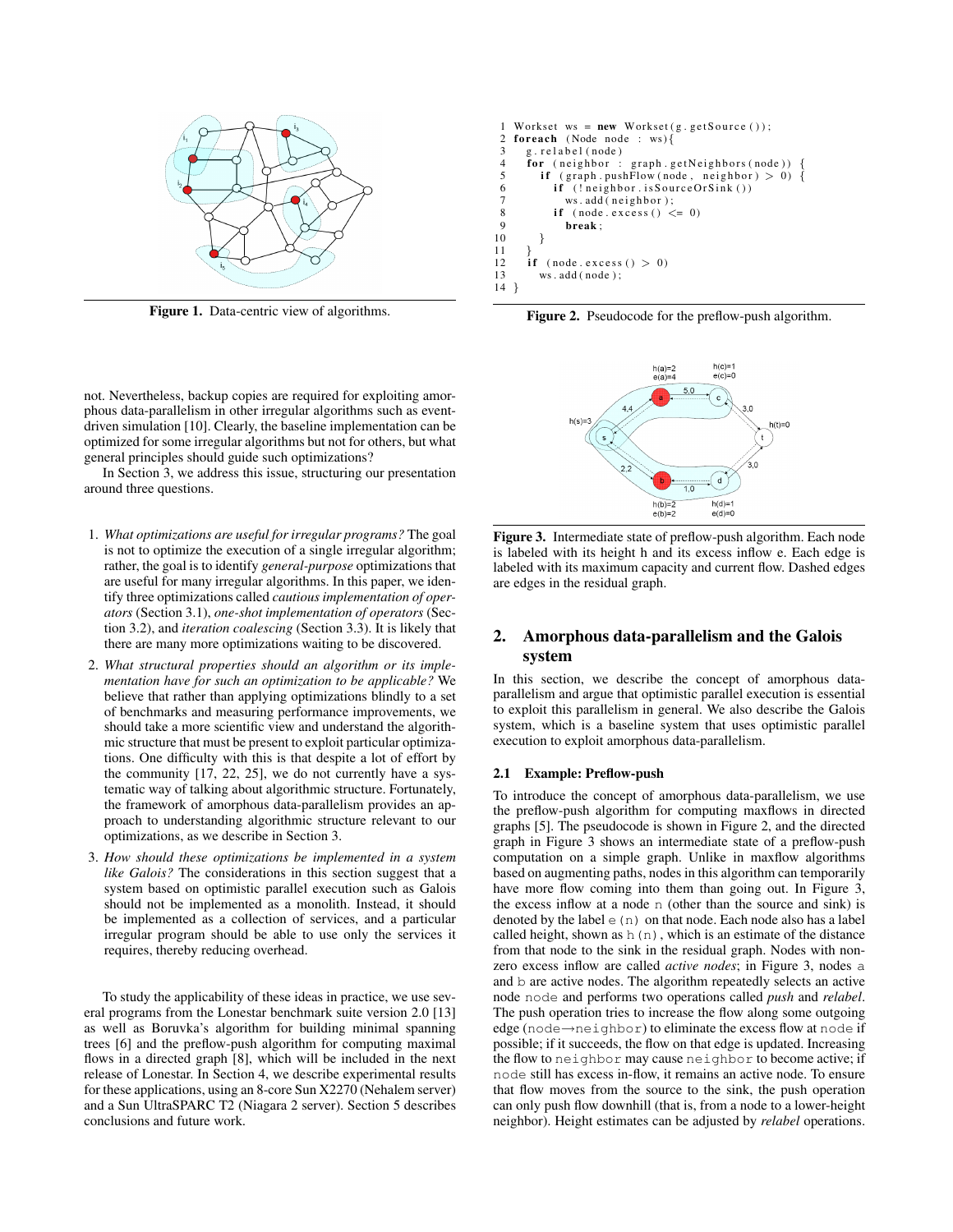The push and relabel computation at an active node is called an activity.

Since active nodes can be processed in any order, there is a natural parallelism that arises from processing multiple active nodes concurrently, provided their neighborhoods are disjoint. This parallelism differs from regular data-parallelism in the following crucial ways.

- Conventional data-parallelism arises in algorithms that operate on dense matrices and vectors. The preflow-push algorithm performs operations over a graph data structure. An irregular, pointer-based structure like a graph is far more difficult to reason about than matrices and vectors.
- In preflow-push, nodes become active nodes dynamically, based on runtime data values. In regular algorithms, however, parallelism is independent of runtime values.
- Identifying active nodes that can be processed concurrently requires knowledge of the structure of the graph, which is known only at runtime.

#### 2.2 Amorphous Data-parallelism

The parallelism in the preflow-push algorithm is an instance of a more general pattern of parallelism called *amorphous dataparallelism* that arises in irregular algorithms that operate on pointer-based data structures like graphs. At each point during the execution of such an algorithm, there are certain nodes or edges in the graph where computation might be performed. Performing a computation may require reading or writing other nodes and edges in the graph. The node or edge on which a computation is centered is called an *active element*, and the computation itself is called an *activity*. It is convenient to think of an activity as resulting from the application of an *operator* to the active node. We refer to the set of nodes and edges that are read or written in performing the activity as the *neighborhood* of that activity. In Figure 1, the filled nodes represent active nodes, and shaded regions represent the neighborhoods of those active nodes. Note that in general, the neighborhood of an active node is distinct from the set of its neighbors in the graph. In some algorithms like Delaunay mesh refinement, activities may modify the graph structure of the neighborhood by adding or removing graph elements.

In general, there are many active nodes in a graph, so a sequential implementation must pick one of them and perform the appropriate computation. In some algorithms such as preflow-push, the implementation is allowed to pick *any* active node for execution. We call these algorithms *unordered algorithms*. In contrast, other algorithms dictate an order in which active nodes must be processed. Event-driven simulation is an example: the sequential algorithm for event-driven simulation processes messages in global time-order. We call these *ordered algorithms*.

A natural way to program these algorithms is to use the Galois programming model [12], which is a *sequential*, object-oriented programming model (such as sequential Java) augmented with two *Galois set iterators*:

- Unordered-set iterator: foreach (e : Set S) do B(e) The loop body B(e) is executed for each element e of set S. The order in which iterations execute is indeterminate and can be chosen by the implementation. There may be dependences between the iterations. When an iteration executes, it may add elements to S.
- Ordered-set iterator: foreach (e : OrderedSet S) do B(e) This construct iterates over an ordered set S. It is similar to the unordered set iterator above, except that a sequential implementation must choose a minimal element from set S at every

iteration. When an iteration executes, it may add new elements to S.

Note that these iterators have a well-defined sequential semantics. The pseudo-code in Figure 2 uses the unordered Galois set iterator. The unordered-set iterator expresses the fact that active nodes can be processed in any order.

Figure 1 shows how opportunities for exploiting parallelism arise in graph algorithms: if there are many active elements at some point in the computation, each one is a site where a processor can perform computation, subject to neighborhood and ordering constraints. When active nodes are unordered, the neighborhood constraints must ensure that the output produced by executing the activities in parallel is the same as the output produced by executing the activities one at a time in some order. For ordered active elements, this order must be the same as the ordering on set elements.

Definition 2.1. Given a set of active nodes and an ordering on active nodes, *amorphous data-parallelism* is the parallelism that arises from simultaneously processing active nodes, subject to neighborhood and ordering constraints.

Amorphous data-parallelism is a generalization of conventional data-parallelism in which (i) concurrent operations may conflict with each other, (ii) activities can be created dynamically, and (iii) activities may modify the underlying data structure.

#### 2.3 Baseline implementation: optimistic parallel execution

In the baseline programming model, the application programmer writes sequential code in a conventional object-oriented language, augmented with Galois set iterators. Concurrent data structures are implemented in a data structure library, similar to the Java collections library, that contains implementations of common data structures such as graphs and trees.

In the baseline execution model, the graph is stored in sharedmemory, and active nodes are processed by some number of threads. A free thread picks an arbitrary active node and speculatively applies the operator to that node, making calls to the graph class API to perform operations on the graph as needed. The neighborhood of an activity can be visualized as a blue ink-blot that begins at the active node and spreads incrementally whenever a graph API call is made that touches new nodes or edges in the graph. To ensure that neighborhood constraints are respected, each graph element has an associated logical lock that must be acquired by a thread before it can access that element. Locks are held until the activity terminates. Lock manipulation is performed by the code in the graph API call, not in the application code. If a lock cannot be acquired because it is already owned by another thread, a conflict is reported to the runtime system, which rolls back one of the conflicting activities. To enable rollback, each graph API method that modifies the graph makes a copy of the data before modification. Like lock manipulation, rollbacks are a service implemented by the library and runtime system.

Logical locks provide a simple approach to ensuring that neighborhood constraints are respected, but they can be restrictive since they require neighborhoods of concurrent activities to be disjoint (such as activities  $i_3$  and  $i_4$  in Figure 1). Non-disjoint neighborhoods are permissible if the activities do not modify nodes and edges in the intersection for example. One solution is to use commutativity conditions [12] that describe more complicated conditions under which two activities can be processed in parallel; to keep the discussion simple, we do not describe this here.

If active elements are not ordered, the activity terminates when the application of the operator is complete and all acquired locks are released. If active elements are ordered, active nodes can be processed in any order, but they must commit in serial order. This can be implemented using a data structure similar to a reorder buffer in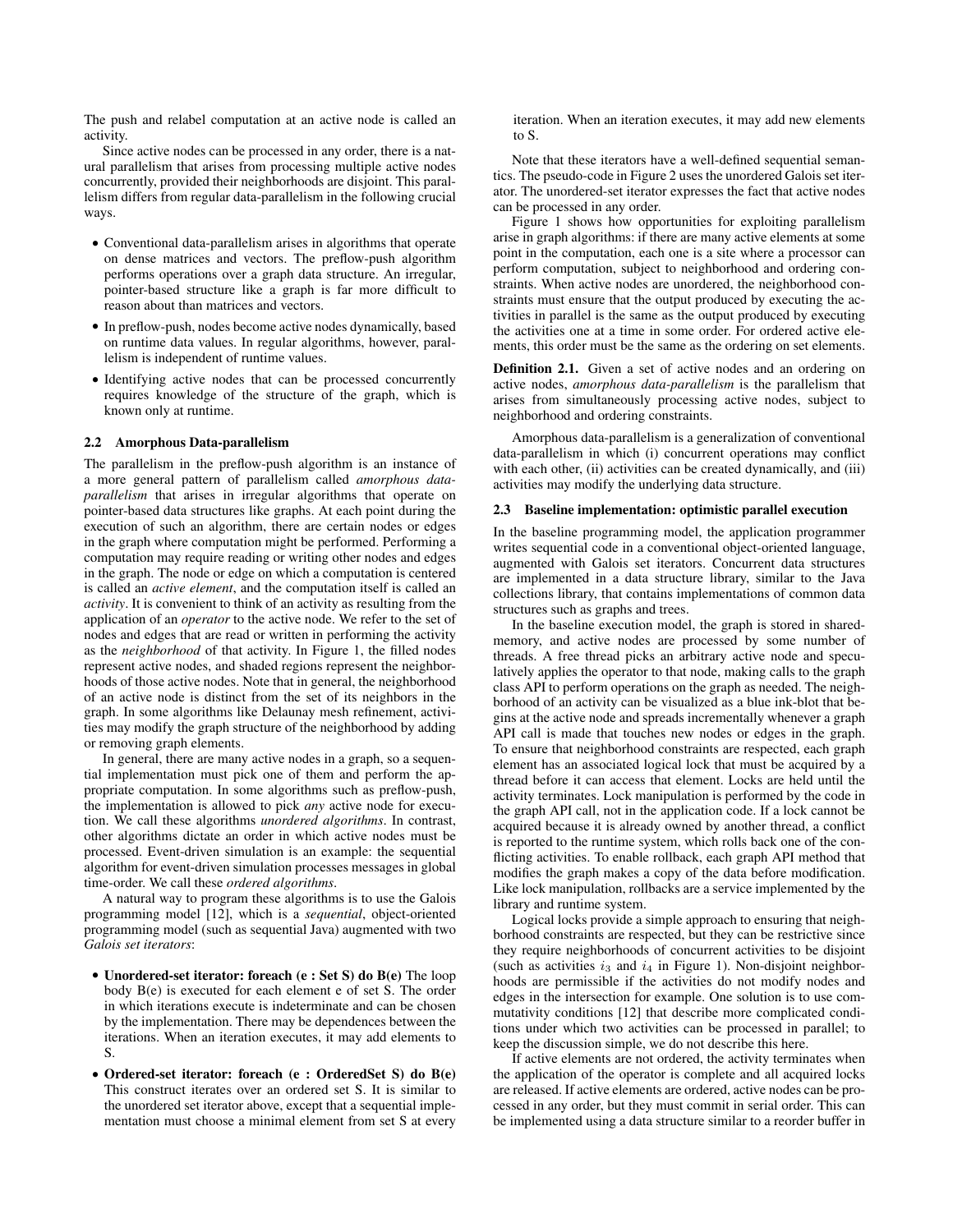out-of-order processors [12]. In this case, locks are released when the activity commits.

Since amorphous data-parallelism in irregular algorithms is a function of runtime values, it is not possible to come up with closed-form estimates of the amount of parallelism in these algorithms in general. One measure of amorphous data-parallelism is the number of active nodes that can be processed in parallel at each step of the algorithm for a given input, assuming that (i) there is an unbounded number of processors, (ii) an activity takes one time step to execute, (iii) the system has perfect knowledge of neighborhood and ordering constraints so it only executes activities that can complete successfully, and (iv) a maximal set of activities, subject to neighborhood and ordering constraints, is executed at each step. This is called the *available parallelism* at each step, and a function plot showing the available parallelism at each step of execution of an irregular algorithm for a given input is called a *parallelism profile*. In this paper, we will present parallelism profiles produced by ParaMeter, a tool implemented on top of the Galois system [14].

#### 2.4 The Galois system

In this section, we describe how the Galois system [12] implements the baseline model presented in the previous section. The goal is to give the reader the right context for understanding how the optimizations described in Section 3 can be implemented. The system has the following components: a library of data structures commonly used in irregular applications, a set of *conflict manager* objects (CMs) that implement neighborhood constraints, a Galois compiler that transforms programs to enable safe parallel execution, and a runtime system that orchestrates the parallel execution.

*Library of data structures* The system provides a library of parallel implementations of data structures, such as graphs, maps, and sets, which are commonly used in irregular algorithms. Since a general implementation may introduce unnecessary overhead because it provides functionality that is not required for a particular application, the library provides several customized versions for each type. For example, some applications may require a directed graph, while others require an undirected graph. Some applications may require the ability to attach data to graph edges (*e.g.*, to track edge capacities in preflow-push). Programmers can either use one of the existing implementations or provide new ones. For a data structure implementation to be suitable for the Galois system it must satisfy two properties: (i) it should implement an existing abstract data type, and (ii) operations on the data structure must appear to execute atomically.

*Conflict managers* Each shared object accessed inside a foreach section must be associated with a special conflict manager object (CM) that is responsible for enforcing neighborhood constraints. For example, a conflict manager for a graph class must ensure that two activities do not attempt to modify the same graph node.

The system provides conflict managers for all library types. These conflict managers implement neighborhood constraints either by logical locking or commutativity conditions [12]. CMs intercept method invocations on data structures and acquire logical locks, or they evaluate commutativity conditions to ensure that multiple activities are independent. For example, a CM for a graph will intercept a call to getNeighbors(n) and acquire logical locks on node  $n$  and its neighbors.

A baseline conflict manager can be used in cases where higherlevel semantics cannot be easily exploited. The baseline CM essentially acts as an exclusive lock on the entire object; invoking any method on the data structure will attempt to acquire this lock. The baseline CM provides a conflict detection policy similar to that of object-based software transactional memories.

```
@Wrap(conflictManager = GraphConflictManager)class Graph {
  public Set<Node> getNeighbors (Node n) {
    return n. neighbors;
  }
  / / r e s t o f met h o d s
}
```
### Figure 4. Source code of the graph class.

Since multiple concurrently executing activities can interact with the conflict manager, the CM's operations should be atomic. Conflict managers are designed to operate with particular abstract data types, not particular concrete implementations of data structures. Thus, a CM for an abstract data type can protect any data structure implementing that type.

*The Galois compiler* An irregular algorithm written in the Galois system is a standard Java program augmented with Galois set iterators. The Galois compiler transforms Galois programs with set iterators into a standard Java program that executes on top of the Galois runtime system. First, a preprocessing pass transforms foreach statements to calls to the Galois runtime system. This transformation is implemented using the Polyglot source-to-source transformation toolkit [20]. The transformed program is now a valid, parallel Java program and can run on any Java virtual machine, but it cannot be executed safely in parallel, as the data structures accessed from within the set iterators do not enforce neighborhood constraints. To produce a program that can safely execute in parallel, a second pass *wraps* each shared data structure. This transformation is implemented in the Soot compiler framework [26]. First, each data structure is associated with an appropriate conflict manager, as specified by a Java annotation. For every method belonging to a data structure manipulated by the client code, the compiler introduces a call to a conflict manager method, called the *prolog*, at the entry point of the method. Similarly, at each exit point (*i.e.*, before returning a value or throwing an exception), it introduces a call to an *epilog* method. The purpose of *prolog* and *epilog* is to determine if neighborhood constraints are violated. These methods also record *undo* actions, which allow the effects of an iteration to be undone if the iteration must be rolled back.

As an example, consider Figure 4, which shows an implementation of the getNeighbors method of the Graph class. The code includes a directive to the compiler, @Wrap, that specifies which specific conflict manager needs to be instantiated. Based on this information, the compiler adds a field of the indicated type within the Graph class and then inserts invocations of prologs and epilogs appropriately, as shown in Figure 5. Each invocation passes a unique method identifier, the actual parameters, and the return value (in the case of epilogs). One possible implementation of conflict detection for the getNeighbors method would be as follows. In the prolog, the conflict manager acquires a lock on the argument node. This prevents any other iteration from reading or writing that node. In the epilog, the neighbors are known, and the conflict manager acquires locks on those nodes as well. Because this method does not modify the graph, no undo action is recorded by the conflict manager. Note that the wrapped code includes checks to test whether conflict management is required; conflict management need not be performed during sequential execution or after applying certain optimizations, as we describe in Section 3.

*The Galois runtime system* The Galois runtime system coordinates the parallel execution of the application. For every foreach construct, a number of parallel iterations are launched to implement the Galois set iterators. Each iteration works on an active node from the workset and executes speculatively. Before operating on a piece of shared data, an iteration interacts with the appropriate conflict manager to ensure that the object is accessed safely. In the case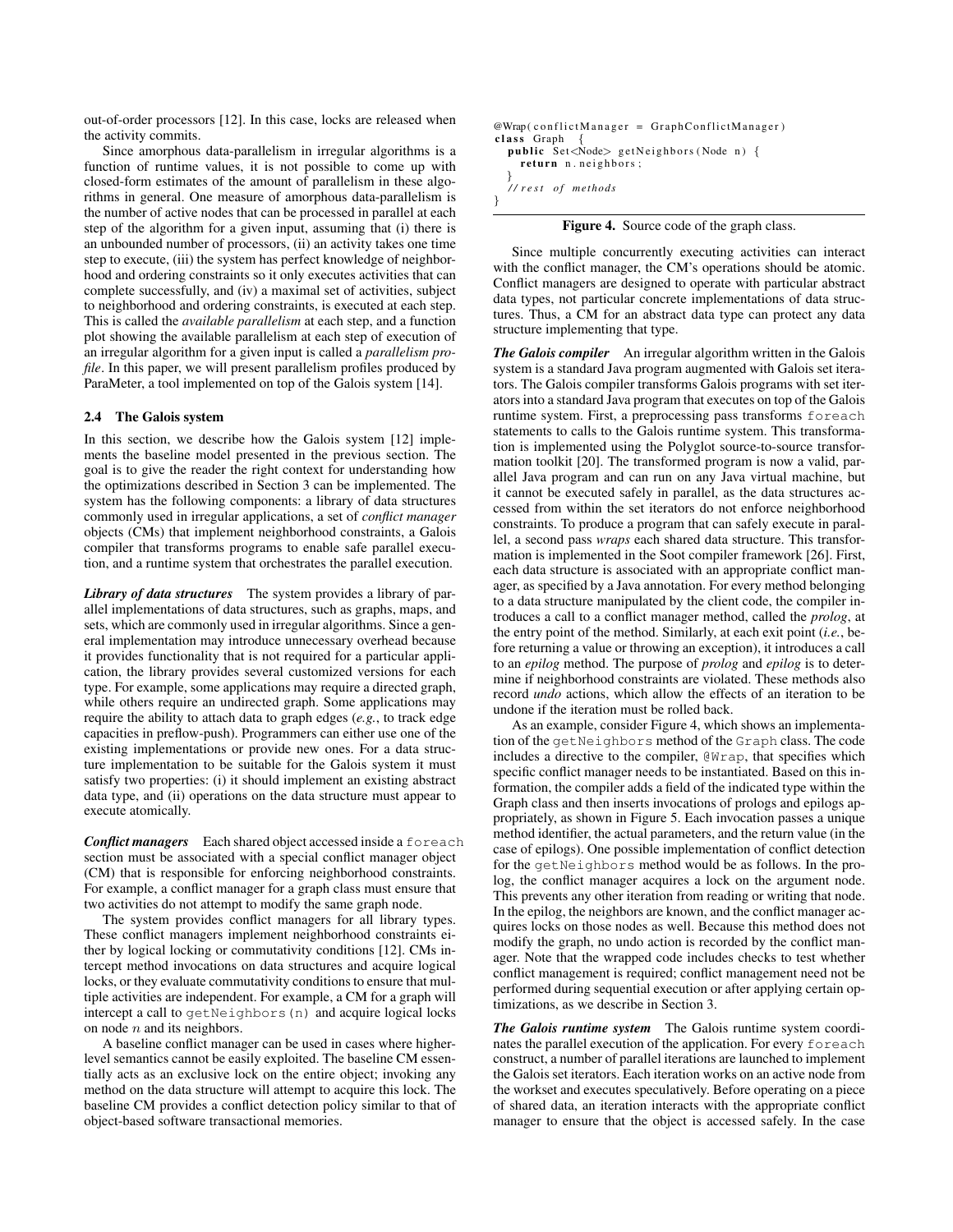```
class Graph {
  GraphConflictManager cm; // added by the wrapper
  public Set<Node> getNeighbors (Node n) {
    boolean cmOn = \text{Runtime}. isCmOn();
    if (cmOn)
      cm. prolog ('getNeighbors', this, n);
    Set < Node> result = n. neighbors;
    if (cmOn)
      cm. epilog ('getNeighbors', this, n, result);
    return result;
  }
  .<br>// rest of methods
}
```
Figure 5. Instrumented code of the graph class.

of a conflict, an arbitration mechanism aborts one of the conflicting iterations and rolls back the speculative changes. Each iteration has an associated *undo log*, where the conflict manager stores the appropriate undo information. If an iteration successfully finishes its execution, the runtime clears all logs associated with the iteration and releases the abstract locks the iteration acquired during its execution.

# 3. Optimizations

As described in Section 2, optimistic parallel execution is very general and can exploit parallelism in a wide variety of algorithms. However, because of its generality, it implements functionality that may not be needed for a particular irregular algorithm, leading to unnecessary overheads. Optimizing compilers provide a useful analogy for understanding how to structure a system for optimistic parallel execution of programs. To implement a powerful mechanism like procedure invocation, most compilers will generate relatively heavy-weight code by default, but will generate light-weight customized code for special cases of that construct that arise frequently in practice, such as tail-recursive calls. By analogy, a system for optimistic parallel execution should provide a collection of services that are adequate to exploit amorphous data-parallelism in any program, but it should also be possible to exploit structure in a particular irregular algorithm to "turn off" some of these services and provide lighter-weight parallelization if these services are not required to exploit parallelism.

One difficulty with this agenda is that, in spite of a lot of effort by the community [17, 22, 25], we do not yet have a systematic way of talking about structure in algorithms in the context of parallelism. Fortunately, the framework of amorphous data-parallelism provides an approach to discussing algorithmic structure relevant to our optimizations.

The major sources of runtime overheads in the baseline system described in Section 2 are the following.

- *Dynamic assignment of work*: Threads go to the centralized workset to get work. This requires synchronization; moreover, if there are many threads and the computation performed in each activity is small, contention between threads will limit speedup.
- *Enforcing neighborhood constraints*: Acquiring and releasing abstract locks on neighborhood elements can be a major source of overhead.
- *Copying data for rollbacks*: When an activity modifies a graph element, a copy of that element is made to enable rollbacks.
- *Aborted activities*: When an activity is aborted, the computational work performed up to that point by that activity is wasted. Furthermore, the runtime system needs to take corrective action to roll back the activity, which adds to the overhead.

In this section, we describe three optimizations for reducing these overheads. Section 3.1 introduces the notion of *cautious im-* *plementations of operators* and argues that under some fairly general conditions, optimistic parallel execution can be implemented without making back-up copies of data for rollbacks. This optimization is important because in practice, most irregular algorithms have cautious operator implementations. Section 3.2 describes a *one-shot implementation of operators*, which targets the overheads from aborted activities. Intuitively, one-shot execution detects conflicts as early as possible to avoid wasting effort in performing computations that ultimately get aborted. Section 3.3 describes *iteration coalescing*, which can be viewed as a data-centric version of loop chunking [23]. It targets the overheads of dynamic work assignment and the cost of acquiring and releasing abstract locks. In some programs, it can also improve the exploitation of locality of reference.

#### 3.1 Cautious implementations of operators

As mentioned in the introduction, Blandford *et al.*'s implementation of Delaunay mesh refinement [1] uses an optimistic parallel execution strategy similar to the one used in the Galois system, but it rolls back conflicting computations without using logs or backup copies of modified data. However, logs or backup copies of modified data are needed for other algorithms such as event-driven simulation. In this section, we describe the program structure that permits optimistic parallel execution to be performed without making backup copies of modified data, and how this optimization can be implemented in the Galois system.

Definition 3.1. An implementation of an operator is said to be *cautious* if it reads *all* the elements of its neighborhood before it modifies *any* of them.

Operators can usually be implemented in different ways: for example, one implementation might read node A, write to node A, read node  $B$ , and write to node  $\overline{B}$ , in that order, whereas a different implementation might perform the two reads before the writes. By Definition 3.1, the second implementation is cautious, but the first one is not.

If (i) the implementation of an operator is cautious and (ii) active nodes are unordered, all conflicts are detected before any modifications are made to the graph. Logical locks associated with graph elements are acquired during the read-only phase of the operator. If a lock cannot be acquired, there is a conflict, and the computation is rolled back simply by releasing all locks acquired up to that point; otherwise, all locks are released when the computation finishes. The runtime system ensures that once the "fail-safe point" is passed, the computation is not rolled back. This is possible in general only for unordered algorithms; for ordered algorithms, a conflicting activity  $a_1$  with higher priority may require an activity  $a_2$  to be rolled back after  $a_2$  has begun to make modifications to the graph. Notice that exploiting cautious implementations also reduces the cost of acquiring abstract locks, because after the failsafe point has been passed, graph API calls do not need to check whether locks have been acquired on graph elements. We refer to this as a *zero-copy* implementation.

In our experience, the straight-forward implementations of most operators are cautious. For example, the operator in Delaunay mesh refinement is cautious because the cavity of a bad triangle must be determined before it can be retriangulated. Other examples are Boruvka's algorithm for computing minimal spanning trees (MST) and the preflow-push algorithm for maxflow computations. In contrast, the operator for the well-known Delaunay triangulation algorithm of Guibas, Knuth and Sharir [9, 13] does not have a naturally cautious implementation. The operator in this algorithm inserts a point into a triangle, splitting that triangle into three smaller triangles. The Delaunay condition may be violated for the new triangles as well as for triangles in the vicinity of the original triangle, so the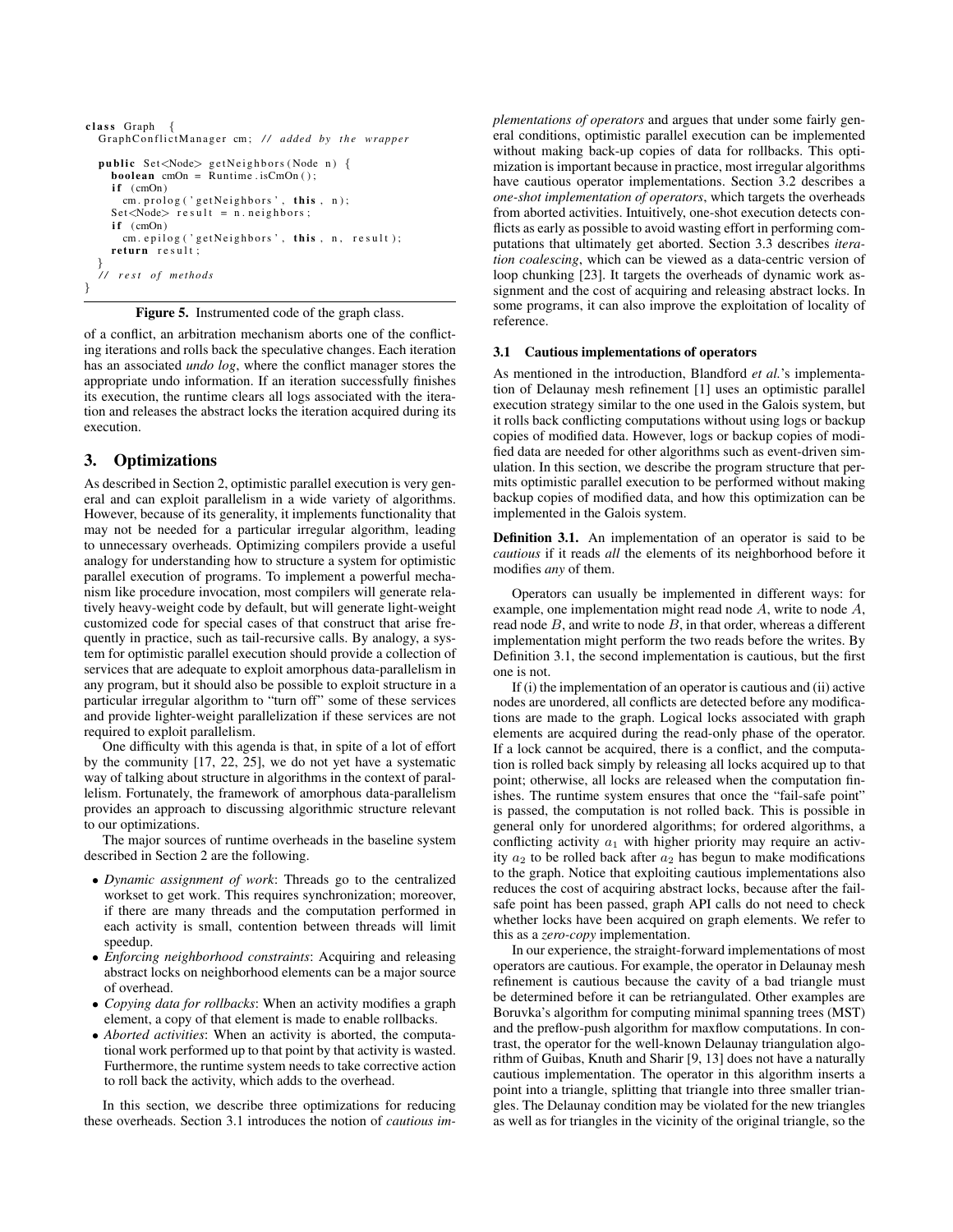```
1 wl.add (graph.getSource());
 2 foreach (Node node : wl)\{<br>3 Neighborhood.add (node)
        Neighborhood.add(node);
 4 Neighborhood.add (g. get Neighbors (node));<br>5 ONE SHOT. set (Neighborhood):
 5 ONE SHOT. set (Neighborhood);<br>6 g. relabel (node);
 6 g. relabel (node);<br>7 for (Node neighb)
 7 for (Node neighbor : g . get Neighbors (node)) {<br>8 // rest of the code remains the same
           // rest of the code remains the same
 \overline{Q}10 }
```
Figure 6. Preflow-push code with the one-shot optimization.

algorithm performs a series of graph mutations called *edge flips* to restore the Delaunay condition for all triangles. The only way to determine which edges need to be flipped is to perform edge flipping incrementally, so the natural implementation of this operator is not cautious.

Notice that, in principle, every operator has a trivial cautious implementation that acquires locks on all graph elements before beginning the computation. The obvious disadvantage of this implementation is that it prevents the exploitation of parallelism. However, for some operators that do not have a natural cautious implementation, it may be possible to judiciously over-approximate the neighborhood to obtain a cautious implementation without hurting parallelism too much. There is a tradeoff in these cases between the exploitation of parallelism and the complexity of operator implementation. We leave the exploration of this tradeoff for future research.

*Implementation in Galois:* The cautious optimization requires the user to indicate whether the operator implementation is cautious. In principle, compiler analysis can be used in many cases to determine whether an operator implementation is cautious, but we have not yet incorporated this analysis into our compiler. Each conflict manager type provides a cautious mode of operation, in which the conflict manager object does not store undo information when intercepting methods. Additionally, after intercepting the first method that modifies the data structure, it turns off all conflict management for the *current* iteration. The user can direct the compiler to instrument the application either in cautious or standard mode.

*Related work:* To the best of our knowledge, we are the first to identify cautiousness as a general property of many irregular algorithms. However, cautiousness has been used implicitly in handwritten parallel implementations of some irregular applications. The DMR implementation of Blandford *et al.* uses "test" locks; if locks cannot be acquired, the operation attempting to acquire the lock is aborted and retried at another time. Therefore, this DMR code first attempts to grab all of its locks and only begins performing updates to the cavity after these locks have been successfully acquired. We get the benefit of this optimization by exploiting the general property of cautiousness in the implementations of operators. Recently, Lubllinerman *et al.* have proposed a parallel programming and implementation model for unordered algorithms with cautious operator implementations [16]. Zero-copy implementation should not be confused with two-phase locking in databases, since under two-phase locking, updates to locked objects can be interleaved arbitrarily with acquiring locks on new objects.

#### 3.2 One-shot implementation

In some algorithms, it is possible to predict the neighborhood of an activity without performing any computation. In other algorithms, it is possible to compute fairly tight over-approximations to neighborhoods. For example, in the preflow-push algorithm, the neighborhood of an active node consists of its neighbors in the graph and the edges between the active node and those neighbors. In such cases, it is possible to acquire all locks needed by an activity before any computation is performed. If no conflict is detected, locking can be disabled for the rest of the activity. This is called the *oneshot* optimization.

The advantages of this optimization are similar to those obtained by exploiting cautious operators, but the overhead of aborts is even lower since no computation is performed before conflicts are detected. In principle, the one-shot technique can be used for any algorithm since one approximation to the neighborhood of an activity is the entire graph. However, as in the case of cautious operators, over-approximating neighborhoods may reduce parallelism and increase the number of aborted activities.

*Implementation in Galois:* We require users to specify whether the implementation of the operator is one-shot. However, the implementation in the Galois system also requires that the user provide code to identify an operator's neighborhood. The Galois system includes a singleton object, called *ONE SHOT*, which provides the method ONE SHOT.set(Collection). The user identifies a set of objects that constitute the neighborhood of an active element and invokes ONE\_SHOT. set() on that collection. The Galois system then acquires the appropriate locks and turns off conflict detection for the remainder of the iteration. As in the case of the cautious optimization, the system does not record undo actions.

Figure 6 shows how the preflow-push code has been modified so that the one-shot optimization is enabled. The only changes from Figure 2 are the addition of lines 3, 4, and 5.

*Related work:* One-shot optimization is analogous to *pessimistic locking* techniques developed for transactions [3, 18]. In the same spirit as one-shot execution, pessimistic approaches eliminate the need for expensive conflict detection during parallel execution. Static analysis is used to determine which locks must be acquired. Since static analysis techniques for programs that manipulate pointers are not very accurate, pessimistic locking implementations may end up locking the entire graph. Notice that in our approach, application programs do not manipulate pointers directly; instead, they make calls to a graph API that is implemented by the library. Static analysis of this higher-level code can exploit the semantics of API calls, so in principle, it can produce more accurate results than static analysis of low-level C code that manipulates pointers directly. We have not finished the implementation of this analysis in our system, so we currently rely on user directives.

#### 3.3 Iteration coalescing

The final optimization we discuss is *iteration coalescing*, which can be viewed as a data-centric version of loop chunking [23]. In the context of regular programs, researchers have long recognized that dynamically assigning work to threads has significant overhead, so OpenMP [21], for example, supports chunking of iterations, which permits multiple iterations to be handed out to a thread at a time.

In the Galois baseline implementation, each iteration executes a single activity. This means that the processing of an active element incurs two overheads: (i) acquiring work from the workset, and (ii) acquiring abstract locks for the neighborhood. Iteration coalescing reduces these overheads by breaking the one-to-one correspondence between iterations and activities. In an OpenMP-like implementation, a single iteration would grab multiple active elements from the workset, reducing the cost of accessing the workset. However, the neighborhoods for these activities may not have much overlap, so the cost of locking may not necessarily be reduced with this strategy.

A smarter, *data-centric* approach would chunk activities whose neighborhoods overlap. One way to achieve this is the following: in algorithms in which active elements are generated dynamically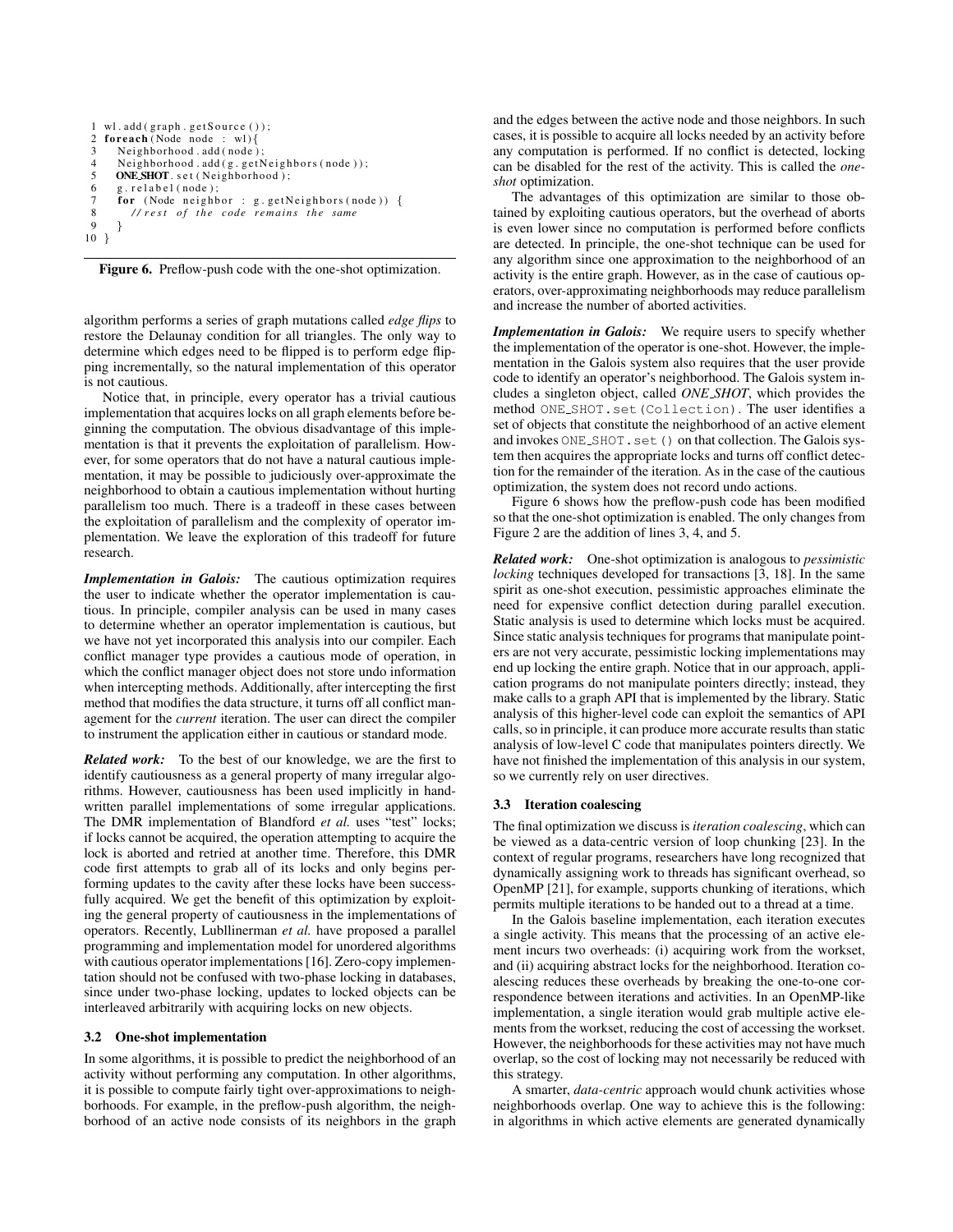(*e.g.*, preflow-push, where an activity might push flow to a node, which then becomes active), an iteration that generates a new active element processes that element without putting it on the workset. This is effective because in many algorithms, including preflowpush and Delaunay mesh refinement, the neighborhood of the new activity is likely to overlap with the neighborhood of its parent activity. This allows us to exploit a phenomenon called *lock locality*: because the neighborhoods of chunked activities overlap, the number of *new* locks that need to be acquired for the second activity is reduced. The better the lock locality of a program, the more we can amortize the cost of acquiring locks. Notice that a data-centric work assignment strategy also increases data locality, improving cache performance. There are algorithms that may not benefit from this strategy; for example, in ray-tracing, the neighborhoods of child rays may not overlap much with the neighborhood of their parent ray.

The downside of iteration coalescing is that it increases the effective neighborhood size of the active elements processed by an iteration, which increases the likelihood of conflicts. We mitigate this effect in two ways. If a conflict is detected, only the currently executing activity is rolled back; previously executed activities can be safely committed. Second, we place an upper bound on how many iterations can be coalesced, using application-specific heuristics.

Iteration coalescing is applicable only to unordered algorithms, and the implementation described above is most effective for algorithms that have the following characteristics: (i) the amount of computation in each activity is relatively small compared to the overheads of accessing the workset and acquiring locks, (ii) active elements are generated dynamically, and (iii) the neighborhood of a dynamically created activity overlaps significantly with the neighborhood of its parent activity.

*Implementation in Galois:* The implementation of iteration coalescing is the following. Each iteration maintains an iteration-local workset. When an activity generates new active elements, these active elements are placed on the local workset. When an activity is completed, the iteration gets work from its local workset if possible, without releasing abstract locks. This process continues until either (i) the maximum coalescing factor is reached, (ii) a conflict is detected, or (iii) the local workset is empty. When the iteration finishes, it releases all its abstract locks. If a conflict is detected, the currently executing activity is rolled back, and work executed earlier is committed. Any work left on the local workset is moved to the global workset.

*Related work:* We do not know of any analog of data-centric chunking in the literature. However, the implementation of partial rollback of iterations during conflict handling is similar to the implementation of partial rollback of nested transactions [19, 24]. In that setting, when a nested transaction encounters a conflict, it is possible to only roll back the nested transaction, rather than the parent transaction as well. In a similar vein, when we encounter a conflict while performing iteration coalescing, we need only abort the currently executing activity, rather than all previously completed activities.

## 4. Experimental evaluation

In this section, we report our evaluation of the three optimizations described in Section 3.

We used two machines for our experiments. One machine was a Sun Fire X2270 (Nehalem server) running Ubuntu Linux version 8.06. The system contains two quad-core 2.93 GHz Intel Xeon processors. The 8 CPUs share 24 GB of main memory. Each core has two 32 KB L1 caches and a unified 256 KB L2 cache. Each processor has an 8 MB L3 cache that is shared among the cores. We

| Program        | Time/iteration ( $\mu$ sec.) |
|----------------|------------------------------|
| <b>DMR</b>     | 100                          |
| <b>Boruvka</b> |                              |
| Preflow-push   | 0.64                         |
| SΡ             | 0.13                         |

Table 1. Average serial runtime per iteration.

used the Sun HotSpot 64-bit server virtual machine version 1.6.0. The second platform was a Sun UltraSPARC T2 (Niagara 2 server) running Solaris 10. The system consists of a single chip with 8 cores running at 1.4 GHz. Each core is 8-way hyperthreaded for a total of 64 virtual cores. Each core has an 8 KB L1 data cache and a 16 KB L1 instruction cache. The 8 cores share an 8-bank, uniform access, 4 MB L2 cache.

We used the following benchmark programs. The Lonestar 2.0 benchmark suite is a collection of five irregular applications: Delaunay triangulation, Delaunay mesh refinement (DMR), survey propagation (SP), Barnes-Hut, and agglomerative clustering. The operators for Delaunay triangulation and agglomerative clustering are not cautious, so the optimizations discussed in this paper are not useful for these codes (although agglomerative clustering might benefit from iteration coalescing). The most time-consuming part of the Barnes-Hut code iterates over a read-only tree, and it can be parallelized trivially. Therefore, we focused on DMR and SP from the Lonestar benchmark suite. In addition, we evaluated the optimizations on an implementation of Boruvka's algorithm for building minimal spanning trees [6] and an implementation of the preflow-push algorithm for computing maximal flows in a directed graph [8]. These two benchmarks will appear in the next release of the Lonestar suite. The benchmarks and the Galois runtime system are written in Java. To account for the effects of JIT compilation, each benchmark was run nine times, and the median runtime is reported. We also minimize the influence of garbage collection by maximizing the size of the heap used by the JVM.

Table 1 shows the average time per activity (iteration) when sequential Java implementations of these algorithms are executed on one core of the Nehalem server. These times span a wide range, allowing us to evaluate the effectiveness of the optimizations on programs with very different behavior.

To measure the performance improvement from the optimizations introduced in this paper, we used baseline Galois versions of the four benchmarks. For DMR, preflow-push, and SP, the baseline implementation uses Metis [11] to partition the input graph so that there are 4 partitions per thread in each of the experiments described below. Each partition has a lock that must be acquired by a thread that wants to access a node or edge in that partition. The over-decomposition permits a thread to do useful work even if one of its partitions is temporarily locked by a different thread [15]. It is difficult to partition the underlying graph in the Boruvka MST algorithm since it is ultimately coalesced into a single node, so we do not use partitioning for this algorithm; instead we associate locks with nodes and edges of the graph. We do not include the time for graph partitioning in the runtimes reported below.

Figure 7 shows runtimes for Delaunay mesh refinement, Boruvka's algorithm, preflow-push, and survey propagation. For Delaunay mesh refinement, Boruvka's algorithm, and preflowpush, we report the runtime of a baseline version (*i.e.*, with no optimizations), versions with a single optimization applied, and a version with all the applicable optimizations enabled. For reasons described in Section 4.4, we report the normalized runtime per 10 million activities and do not evaluate the baseline version for survey propagation. Figures 8 and 9 show detailed experimental results. Among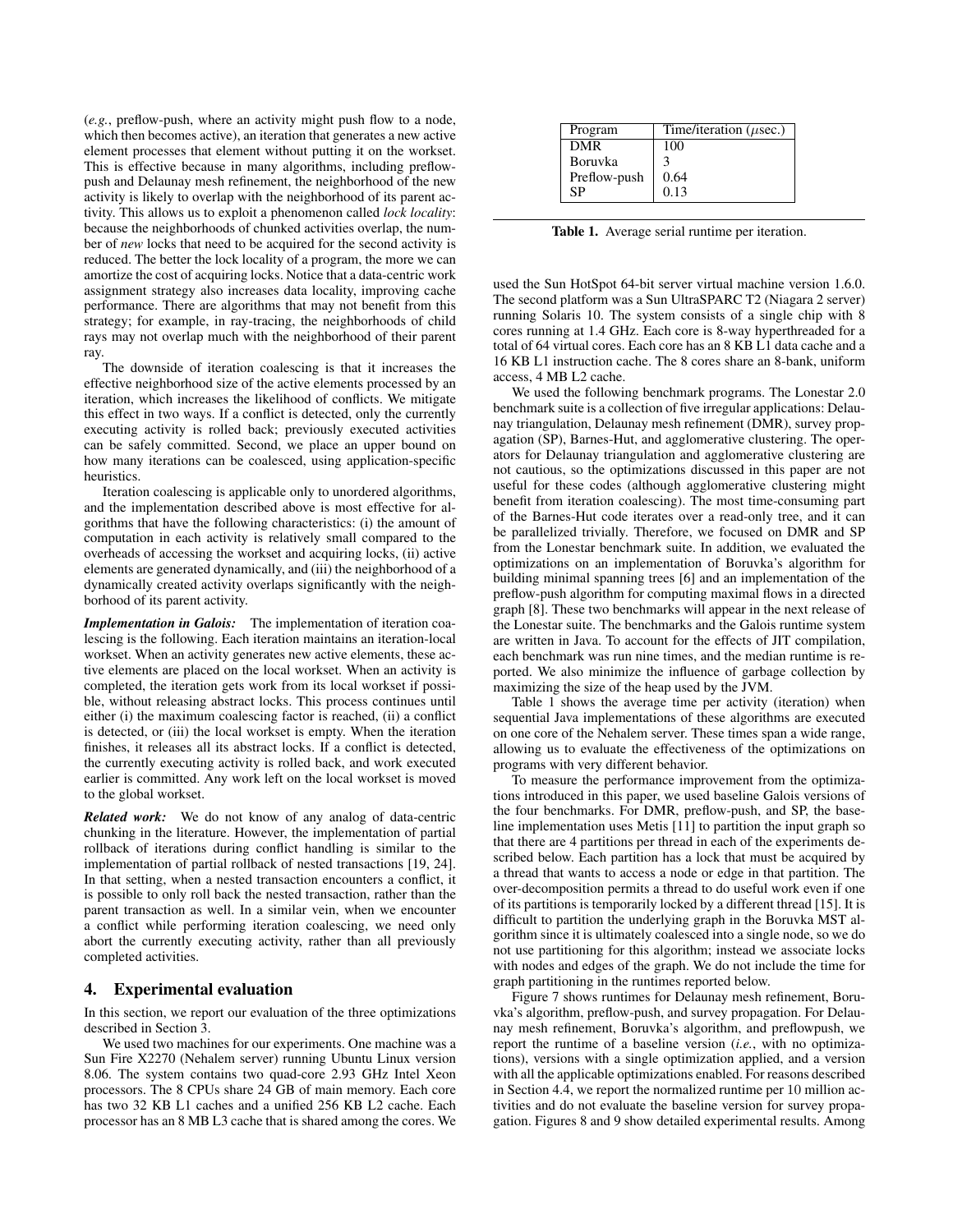```
1 Workset ws = new Workset(g. bad Triangles());<br>2 foreach (Triangle node : ws) {
 2 foreach (Triangle node : ws) \{3 \} if (node no longer in graph)
 \begin{array}{cc} 3 & \text{if} \ (\text{node no longer in graph}) \\ 4 & \text{continue} \end{array}4 continue;<br>5 Cavity c =5 Cavity c = new Cavity (node);<br>6 c. expand ();
         c. expand ();
 7 c. r et riangulate ();<br>8 g. r emove Nodes (c. ge
 8 g. removeNodes (c. getOldNodes ());<br>9 g addNodes (c. getNewNodes ());
9 g. addNodes (c. getNewNodes ());<br>10 g. addEdges (c. getNewEdges ());
10 g . addEdges (c.getNewEdges ());<br>11 ws.add(c.badTriangles());
          ws.add(c.\text{badTriangles}());12 }
```
Figure 10. Pseudocode for Delaunay mesh refinement.



Figure 11. Parallelism profile for Delaunay mesh refinement.

other numbers, these figures show (i) the abort ratio (the number of aborted iterations divided by the number of aborted and committed iterations)<sup>1</sup>, (ii) the average and maximum number of locks acquired by an activity, (iii) change (percent improvement of the running time of an optimized version over the baseline version, for the same number of threads).

#### 4.1 Delaunay mesh refinement

DMR is an irregular algorithm that uses iterative refinement to eliminate badly shaped triangles from a mesh of triangles while ensuring that all triangles satisfy a certain geometric property called the Delaunay condition. To fix a bad triangle, a new point is added at its circumcenter, and the bad triangle and some of its neighbors are replaced with new triangles; these neighboring triangles are said to lie in the *cavity* of the bad triangle. Re-triangulating a cavity may generate new bad triangles but it can be shown that at least in 2D, this iterative refinement process will ultimately terminate and produce a mesh without bad triangles. Figure 10 shows the pseudocode. Each iteration of the while loop refines one bad triangle. Each bad triangle is an active node, and the cavity generated while processing a bad triangle is the neighborhood of the active node.

The operator implementation in DMR is cautious because it expands a cavity (line 6) before modifying anything in its neighborhood (lines 8–10). However, the one-shot optimization cannot be used because the cavity is a function of the shape and distribution of the triangles in the mesh. Therefore, absent any knowledge of geometry [4], we cannot place a bound on a cavity (*i.e.*, neighborhood of an active node) before executing an iteration.

```
1 Graph g = /∗ i n p u t g r a p h ∗/
 2 MST mst = new MST(g); //initialize MST from g 3 Workset ws = new Workset(g, getNodes());
 3 Workset ws = new Workset(g.getNodes());<br>4 foreach (Node n : ws) {
 4 foreach (Node n : ws) {<br>5 Edge e = minWeight(g,5 Edge e = minWeight(g getNeighbors(n));<br>6 Node 1 = contract(e); //contract edge
 6 Node l = \text{contract}(e); // contract edge e, forming l \frac{1}{l} // Add edge e to the MST
 7 // Add edge e to the MST<br>8 mst.addEdge(e):
 8 mst. addEdge(e);<br>9 //add_new_node
9 // add new node back to workset<br>10 ws.add(1):
```
 $ws$  .  $add(1)$  :

```
11 }
```
Figure 12. Pseudocode for Boruvka's algorithm.



Figure 13. Parallelism profile for Boruvka's algorithm.

# 4.1.1 Results

The input mesh consists of 550,000 randomly generated triangles, of which approximately half are "bad." Figure 11 shows the parallelism profile for this application. The parallelism increases initially because conflicts between bad triangles are reduced as the mesh is refined and becomes larger. As bad triangles get eliminated from the mesh, the amount of parallelism drops.

The cautious implementation of the operator gives a small but measurable improvement of 12–15%. Figure 8 shows that the average number of locks held by an iteration in both the baseline and cautious implementations is close to 1. This means that most cavities lie within a single partition, showing the effectiveness of the partitioner for this problem. In the worst case, a cavity touches 3–4 partitions even when the number of partitions is 64 (for 16 threads).

Iteration coalescing provides modest improvements of 6–9% for this code. Each iteration of DMR performs a lot of computation, so the relative cost of getting work from the workset and of acquiring locks is small, limiting the benefits of iteration coalescing. Furthermore, iteration coalescing causes the abort ratio to increase, as can be seen in Figure 8, since the effective neighborhood of an iteration increases.

On both machines, the best version uses only the cautious operator implementation. Speedup over serial code is 6.86 on the Nehalem server and 8.5 on the Niagara 2 server, obtained on 8 cores/16 threads in both cases.

#### 4.2 Boruvka's algorithm

Boruvka's algorithm is a method for finding the minimum spanning tree (MST) of a graph (Figure 12). The intuition behind this algorithm is that the MST starts as a forest, with each node in its own component. Each component then finds the lightest weight edge that connects it to another component, adds that edge to the MST and merges the two components together. The membership of nodes in components can be maintained by contracting the nodes along the lightest edge into a single component with the same connectivity as the two original components. The original components are removed from the graph. A union-find data structure may also

<sup>&</sup>lt;sup>1</sup> It is important to remember that the cost of aborted iterations depends both on the abort ratio and on how much work aborted iterations perform on average before being rolled back. A high abort ratio is not necessarily fatal to performance if most aborted iterations are rolled back before they perform much work, as is often the case when some of the optimizations described in this paper are applied.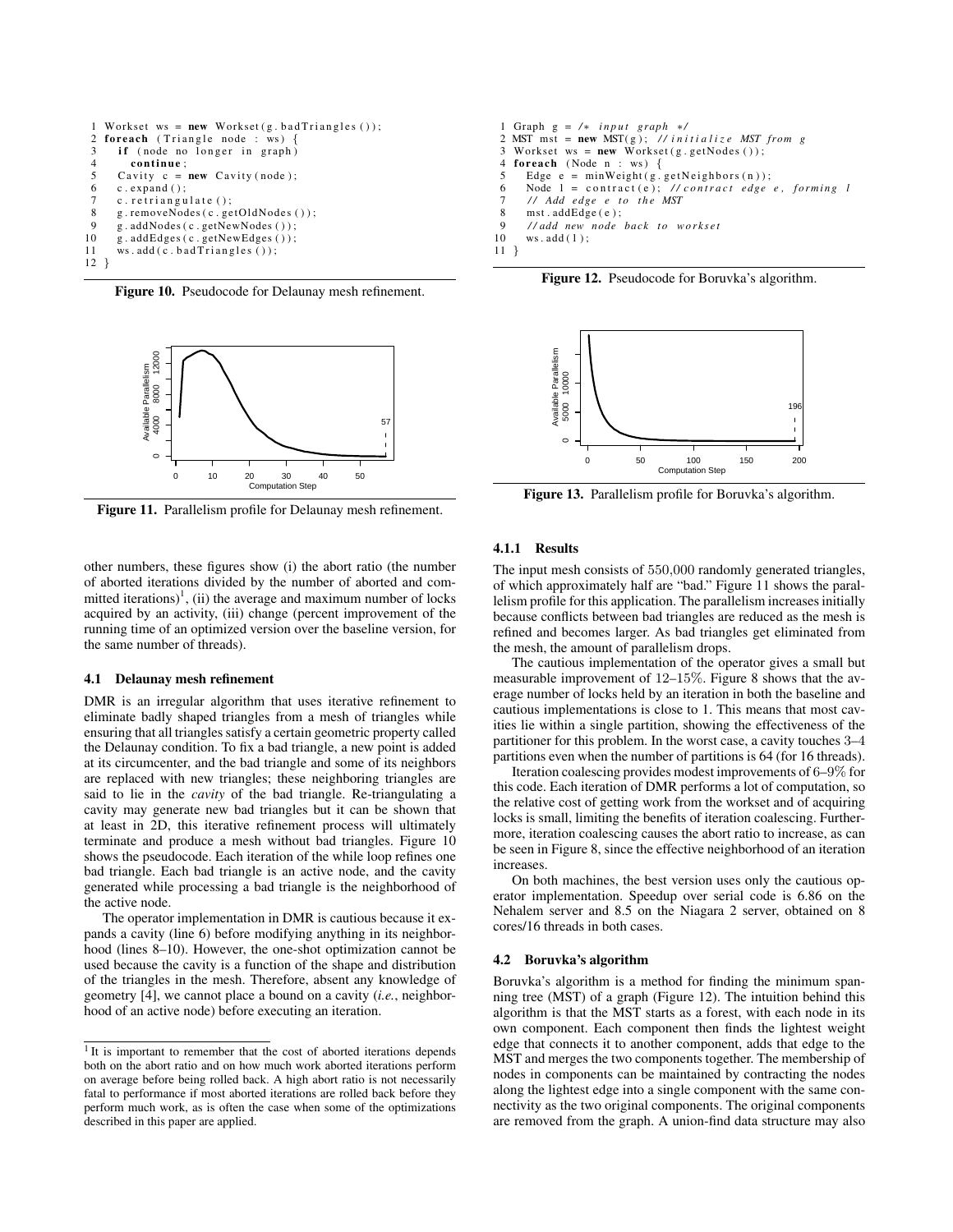

Figure 7. Execution times on Nehalem (top) and Niagara 2 (bottom). Dotted lines show serial execution time.

be used to maintain the components but we do not evaluate such a variant in this paper.

The active nodes are the nodes of the graph. To update the connectivity in the contracted component, the neighbors of the node incident on the lightest edge must be updated as well. The neighborhood of an active node therefore consists of the set of neighbors of the active node and the neighbors of the node incident on the lightest edge.

It is difficult to use partitioning with this algorithm since it contracts the graph repeatedly until only one node is left. Therefore, we associate locks with nodes and edges in this code. The operator implementation given in Figure 12 is cautious. Strictly speaking, the one-shot implementation cannot be used because, without executing the code, we do not know which edge incident on the active node is the lightest one. However, it is possible to over-approximate the neighborhood as the set of neighbors of the active node together with the set of neighbors of these nodes. This over-approximation permits us to evaluate the one-shot optimization.

## 4.2.1 Results

The input to the algorithm is a 2D mesh with 202,500 nodes. Figure 13 shows the parallelism profile for this application. Initially, there is a high amount of parallelism, but it quickly tapers off as the graph becomes smaller.

Figure 8 shows that the cautious implementation optimization produces an improvement of about 9–22% over the baseline implementation on the Nehalem server, and 20–23% on the Niagara 2 server. The operator in Boruvka's algorithm has two phases: the first phase finds an edge to contract, and the second phase performs edge contraction. The first phase only reads the graph, so cautiousness only helps during the edge-contraction phase, where nodes can be removed and edges re-targeted without acquiring locks or recording undo actions.

The one-shot optimization degrades performance substantially on the Nehalem server, and improves performance by 4–9% on the Niagara 2 server. Applying this optimization requires overapproximating the neighborhood, as explained above, which increases locking overheads as well as the probability of conflicts. Figure 8 shows that the average number of locks held by an activity is roughly twice the number held in the baseline (or cautious) implementation. Furthermore, the operator also performs more computation in traversing the graph.

In this code, the useful work per iteration is an order of magnitude lower than in DMR. Therefore, we would expect iteration coalescing to be more useful than in the case of DMR. Iteration coalescing results in an improvement of 1–8% over the baseline in the two machines. To explain these results, we appeal to lock locality. We can estimate the lock locality in the algorithm by examining the average number of locks acquired per activity, as seen in Figure 8. When applying iteration coalescing to a program with high lock locality, we expect to acquire fewer locks per activity, as many necessary locks will have been acquired by earlier activities. We see that this is not the case in Boruvka's algorithm; the average number of locks acquired per activity does not change when we apply iteration coalescing. Thus, the primary benefit of coalescing is to reduce workset overheads. However, combining iteration coalescing with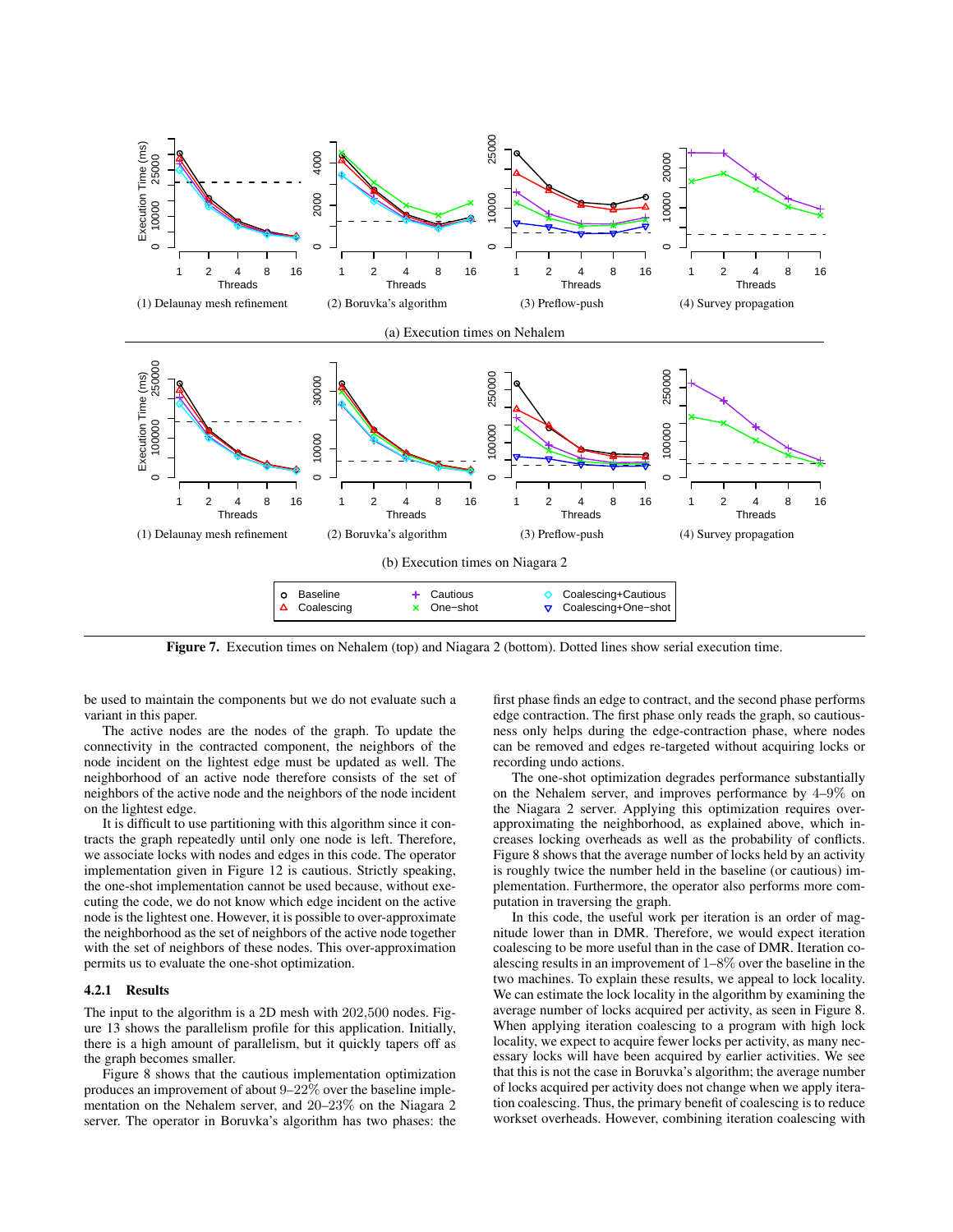| <b>Delaunay mesh refinement</b> |                   |      |      |                   |          |           |        | <b>Boruvka's algorithm</b> |      |      |                   |              |                   |        |  |
|---------------------------------|-------------------|------|------|-------------------|----------|-----------|--------|----------------------------|------|------|-------------------|--------------|-------------------|--------|--|
|                                 |                   |      |      |                   | Nehalem  | Niagara 2 |        |                            |      |      | Nehalem           |              | Niagara 2         |        |  |
|                                 | abort             | ave  | max  | time              | change   | time      | change | abort                      | ave  | max  | time              | change       | time              | change |  |
|                                 | ratio             | lock | lock | (m <sub>s</sub> ) |          | (ms)      |        | ratio                      | lock | lock | (m <sub>s</sub> ) |              | (m <sub>s</sub> ) |        |  |
| <b>Serial</b>                   |                   |      |      |                   |          |           |        |                            |      |      |                   |              |                   |        |  |
|                                 |                   |      |      | 21025             |          | 142050    |        |                            |      |      | 1243              |              | 5665              |        |  |
|                                 | <b>Baseline</b>   |      |      |                   |          |           |        |                            |      |      |                   |              |                   |        |  |
| 1                               | 0.00              | 1.02 | 3    | 30514             | 0.00%    | 240038    | 0.00%  | 0.00                       | 5.67 | 39   | 4390              | 0.00%        | 32920             | 0.00%  |  |
| 2                               | 0.01              | 1.04 | 3    | 16066             | 0.00%    | 121845    | 0.00%  | 0.00                       | 5.66 | 34   | 2755              | 0.00%        | 16748             | 0.00%  |  |
| 4                               | 0.01              | 1.04 | 3    | 8522              | 0.00%    | 64449     | 0.00%  | 0.00                       | 5.67 | 45   | 1569              | 0.00%        | 8599              | 0.00%  |  |
| 8                               | 0.00              | 1.06 | 4    | 5153              | 0.00%    | 33868     | 0.00%  | 0.01                       | 5.67 | 42   | 1083              | 0.00%        | 4564              | 0.00%  |  |
| 16                              | 0.01              | 1.07 | 3    | 3499              | 0.00%    | 20386     | 0.00%  | 0.03                       | 5.67 | 34   | 1428              | 0.00%        | 2649              | 0.00%  |  |
|                                 | <b>Cautious</b>   |      |      |                   |          |           |        |                            |      |      |                   |              |                   |        |  |
| $\mathbf{1}$                    | 0.00              | 1.02 | 3    | 26999             | 11.52%   | 203080    | 15.40% | 0.00                       | 5.17 | 37   | 3409              | 22.35%       | 25295             | 23.16% |  |
| $\mathbf 2$                     | 0.02              | 1.02 | 3    | 13974             | 13.02%   | 104739    | 14.04% | 0.00                       | 5.17 | 36   | 2329              | 15.46%       | 12910             | 22.92% |  |
| 4                               | 0.01              | 1.04 | 3    | 7260              | 14.81%   | 54346     | 15.68% | 0.00                       | 5.17 | 35   | 1358              | 13.45%       | 6677              | 22.35% |  |
| 8                               | 0.00              | 1.05 | 4    | 4679              | 9.20%    | 29070     | 14.17% | 0.00                       | 5.17 | 38   | 960               | 11.36%       | 3581              | 21.54% |  |
| 16                              | 0.01              | 1.07 | 4    | 3067              | 12.35%   | 16768     | 17.75% | 0.01                       | 5.17 | 35   | 1305              | 8.61%        | 2130              | 19.59% |  |
|                                 | One-shot          |      |      |                   |          |           |        |                            |      |      |                   |              |                   |        |  |
|                                 |                   |      |      |                   |          |           |        | 0.00                       | 9.90 | 82   | 4492              | $-2.32%$     | 29868             | 9.27%  |  |
|                                 |                   |      |      |                   |          |           |        | 0.00                       | 9.90 | 89   |                   | 3080 -11.80% | 15355             | 8.32%  |  |
|                                 |                   |      |      |                   |          |           |        | 0.00                       | 9.91 | 83   |                   | 1998 -27.34% | 7903              | 8.09%  |  |
|                                 |                   |      |      |                   |          |           |        | 0.01                       | 9.88 | 82   | 1525              | $-40.81%$    | 4237              | 7.16%  |  |
|                                 |                   |      |      |                   |          |           |        | 0.06                       | 9.87 | 83   |                   | 2115 -48.11% | 2532              | 4.42%  |  |
|                                 | <b>Coalescing</b> |      |      |                   |          |           |        |                            |      |      |                   |              |                   |        |  |
| 1                               | 0.00              | 0.00 | 4    | 28500             | 6.60%    | 220924    | 7.96%  | 0.00                       | 5.67 | 166  | 4114              | 6.29%        | 31255             | 5.06%  |  |
| 2                               | 0.04              | 0.22 | 3    | 15013             | 6.55%    | 116720    | 4.21%  | 0.00                       | 5.66 | 167  | 2648              | 3.88%        | 16430             | 1.90%  |  |
| 4                               | 0.06              | 0.22 | 4    | 7939              | 6.84%    | 61720     | 4.23%  | 0.00                       | 5.65 | 171  | 1486              | 5.29%        | 8430              | 1.97%  |  |
| 8                               | 0.11              | 0.23 | 4    | 4678              | 9.22%    | 33713     | 0.46%  | 0.01                       | 5.60 | 162  | 998               | 7.85%        | 4481              | 1.82%  |  |
| 16                              | 0.17              | 0.23 | 4    | 3616              | $-3.34%$ | 20268     | 0.58%  | 0.03                       | 5.53 | 162  | 1325              | 7.21%        | 2614              | 1.32%  |  |
| Coalescing+Cautious             |                   |      |      |                   |          |           |        |                            |      |      |                   |              |                   |        |  |
| 1                               | 0.00              | 0.00 | 4    | 24913             | 18.36%   | 187109    | 22.05% | 0.00                       | 5.17 | 152  | 3443              | 21.57%       | 25584             | 22.28% |  |
| $\overline{\mathbf{c}}$         | 0.09              | 0.22 | 3    | 13148             | 18.16%   | 100165    | 17.79% | 0.00                       | 5.16 | 152  | 2188              | 20.58%       | 13220             | 21.07% |  |
| 4                               | 0.12              | 0.22 | 4    | 6964              | 18.28%   | 53917     | 16.34% | 0.00                       | 5.14 | 160  | 1296              | 17.40%       | 6804              | 20.87% |  |
| 8                               | 0.08              | 0.23 | 4    | 4142              | 19.62%   | 28376     | 16.22% | 0.01                       | 5.12 | 157  | 898               | 17.08%       | 3598              | 21.17% |  |
| 16                              | 0.13              | 0.23 | 4    | 3143              | 10.17%   | 17044     | 16.39% | 0.04                       | 5.04 | 152  | 1338              | 6.30%        | 2106              | 20.50% |  |

Figure 8. Detailed results for Delaunay mesh refinement and Boruvka's algorithm.

the cautious optimization results in performance improvements of roughly 20% over baseline on both machines.

On both machines, the version that uses the cautious operator implementation and iteration coalescing performs best. Speedups over serial code are 1.38 on the Nehalem server and 2.69 on the Niagara 2 server, obtained on 8 cores/16 threads on both machines.

#### 4.3 Preflow-push

The preflow-push algorithm was described in Section 2.1. The pseudocode in Figure 2 shows a cautious operator implementation because it reads its neighborhood (line 4) before it modifies any node or edge in the graph (line 5). The one-shot optimization also applies to this operator because the neighborhood of an active node can be identified before performing any computation.

The execution time of an iteration is relatively small compared to the costs of getting an active node from the workset or to the costs of acquiring locks on the neighborhood. Therefore, preflowpush is likely to benefit from iteration coalescing.

#### 4.3.1 Results

The preflow-push experiments use a graph with 2500 nodes as input. For lack of space, we omit the parallelism profile for this algorithm. Compared to the other algorithms in this paper, preflowpush has a relatively small amount of parallelism and a long critical path.

In our implementation, the graph is partitioned with an overdecomposition factor of 4. Applying the cautious optimization to preflow-push results in performance improvements of 41–48% on the Nehalem server and almost the same level of improvement on

the Niagara 2 server. The one-shot implementation performs even better, giving about 50% improvement on the Nehalem server.

Because the amount of work per iteration is relatively small, we would expect iteration coalescing to be beneficial. On the Nehalem server, it improves performance by 6–22%. This is more or less true on the Niagara 2 server as well, except for 2 threads where there is a slowdown. We have not been able to explain the slowdown for 2 threads, since we would expect iteration coalescing to be beneficial for this program. Iteration coalescing performs better for preflowpush than for Boruvka's algorithm due to both the higher relative workset overheads and improved lock locality. As we see in Figure 9, applying coalescing to preflow-push dramatically decreases the average number of locks acquired per activity.

Combining the iteration coalescing and one-shot optimizations provides a performance improvements of 50–78% over the baseline implementation.

On both machines, the version that uses the one-shot optimization and iteration coalescing performs best. Speedups over serial code are 1.07 on the Nehalem server (4 cores/4 threads) and 1.12 on the Niagara 2 server (8 cores/8 threads).

#### 4.4 Survey propagation

Survey propagation is a heuristic SAT-solver based on Bayesian inference [2]. The algorithm represents the Boolean formula as a factor graph, which is a bipartite graph with variables on one side and clauses on the other side. An edge connects a variable to a clause if the variable participates in the clause. The edge is given a value of  $-1$  if the literal in the clause is negated and  $+1$  otherwise. The general strategy of survey propagation is to iteratively update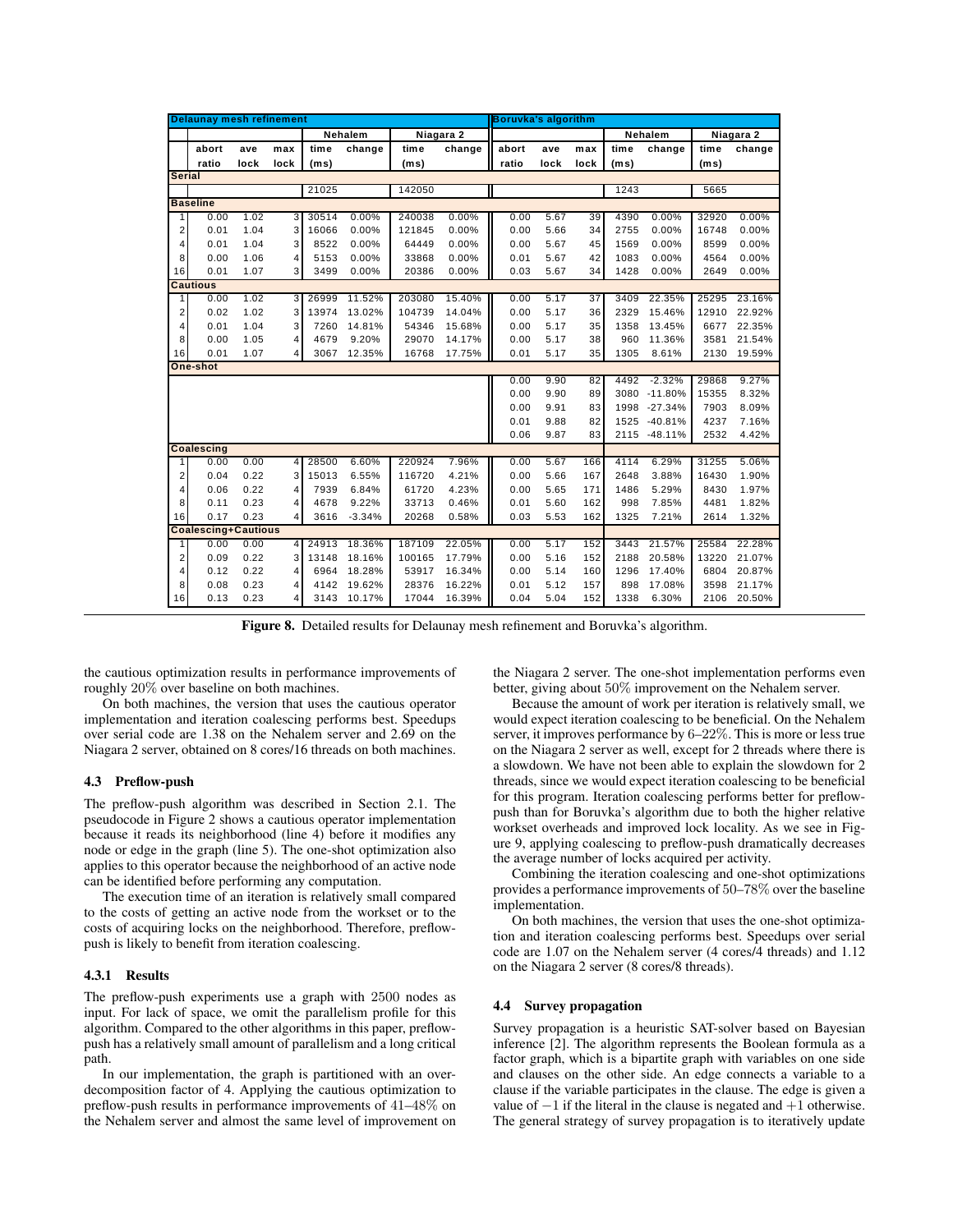| <b>Preflow-push</b> |                   |      |                |       |         |                   |           | <b>Survey propagation</b> |      |                 |         |        |        |           |  |
|---------------------|-------------------|------|----------------|-------|---------|-------------------|-----------|---------------------------|------|-----------------|---------|--------|--------|-----------|--|
|                     |                   |      |                |       | Nehalem |                   | Niagara 2 |                           |      |                 | Nehalem |        |        | Niagara 2 |  |
|                     | abort             | ave  | max            | time  | change  | time              | change    | abort                     | ave  | max             | ntime   | change | ntime  | change    |  |
|                     | ratio             | lock | lock           | (m s) |         | (m <sub>s</sub> ) |           | ratio                     | lock | lock            | (m s)   |        | (m s)  |           |  |
| <b>Serial</b>       |                   |      |                |       |         |                   |           |                           |      |                 |         |        |        |           |  |
|                     |                   |      |                | 3748  |         | 35749             |           |                           |      |                 | 3300    |        | 38928  |           |  |
| <b>Baseline</b>     |                   |      |                |       |         |                   |           |                           |      |                 |         |        |        |           |  |
| 1                   | 0.00              | 1.18 | 2              | 24174 | 0.00%   | 269753            | 0.00%     |                           |      |                 |         |        |        |           |  |
| 2                   | 0.01              | 1.39 | 2              | 15507 | 0.00%   | 142727            | 0.00%     |                           |      |                 |         |        |        |           |  |
| 4                   | 0.06              | 1.85 | 3              | 11503 | 0.00%   | 81254             | 0.00%     |                           |      |                 |         |        |        |           |  |
| 8                   | 0.25              | 2.75 | 5              | 10890 | 0.00%   | 67336             | 0.00%     |                           |      |                 |         |        |        |           |  |
| 16                  | 0.42              | 3.58 | 8              | 13014 | 0.00%   | 65388             | 0.00%     |                           |      |                 |         |        |        |           |  |
|                     | <b>Cautious</b>   |      |                |       |         |                   |           |                           |      |                 |         |        |        |           |  |
| $\mathbf{1}$        | 0.00              | 1.18 | 2              | 14111 | 41.63%  | 170711            | 36.72%    | 0.00                      | 2.27 | 4               | 23810   | 0.00%  | 262738 | $0.00\%$  |  |
| $\overline{2}$      | 0.01              | 1.39 | $\overline{c}$ | 8599  | 44.55%  | 92647             | 35.09%    | 0.28                      | 2.37 | 8               | 23740   | 0.00%  | 213489 | 0.00%     |  |
| 4                   | 0.05              | 1.84 | $\overline{3}$ | 6063  | 47.29%  | 55292             | 31.95%    | 0.42                      | 2.55 | 15              | 17760   | 0.00%  | 140475 | 0.00%     |  |
| 8                   | 0.17              | 2.76 | 5 <sup>1</sup> | 6003  | 44.88%  | 42654             | 36.65%    | 0.49                      | 2.67 | 20              | 12230   | 0.00%  | 81710  | 0.00%     |  |
| 16                  | 0.33              | 3.58 | $\overline{7}$ | 7621  | 41.44%  | 43979             | 32.74%    | 0.50                      | 2.79 | 30 <sup>1</sup> | 9660    | 0.00%  | 47919  | 0.00%     |  |
|                     | One-shot          |      |                |       |         |                   |           |                           |      |                 |         |        |        |           |  |
| 1                   | 0.00              | 1.18 | $\overline{2}$ | 11344 | 53.07%  | 139424            | 48.31%    | 0.00                      | 2.35 | $\vert$         | 16590   | 30.32% | 168776 | 35.76%    |  |
| $\mathbf{2}$        | 0.01              | 1.39 | $\overline{2}$ | 7436  | 52.05%  | 76953             | 46.08%    | 0.24                      | 2.39 | 8               | 18620   | 21.57% | 151453 | 29.06%    |  |
| $\overline{4}$      | 0.05              | 1.84 | $\frac{3}{2}$  | 5474  | 52.41%  | 46147             | 43.21%    | 0.36                      | 2.55 | 12              | 14480   | 18.47% | 103148 | 26.57%    |  |
| 8                   | 0.16              | 2.76 | 5 <sup>1</sup> | 5636  | 48.25%  | 39203             | 41.78%    | 0.44                      | 2.72 | 18              | 10230   | 16.35% | 62399  | 23.63%    |  |
| 16                  | 0.31              | 3.57 | $\overline{7}$ | 7025  | 46.02%  | 38990             | 40.37%    | 0.46                      | 2.81 | 19              | 8050    | 16.67% | 37306  | 22.15%    |  |
|                     | <b>Coalescing</b> |      |                |       |         |                   |           |                           |      |                 |         |        |        |           |  |
| 1                   | 0.00              | 0.00 | $\vert$        | 18888 | 21.87%  | 194600            | 27.86%    |                           |      |                 |         |        |        |           |  |
| $\overline{c}$      | 0.17              | 0.09 | 5              | 14488 | 6.57%   | 147702            | $-3.49%$  |                           |      |                 |         |        |        |           |  |
| 4                   | 0.23              | 0.23 | $\overline{7}$ | 10783 | 6.26%   | 79456             | 2.21%     |                           |      |                 |         |        |        |           |  |
| 8                   | 0.38              | 0.46 | 9              | 9599  | 11.85%  | 60322             | 10.42%    |                           |      |                 |         |        |        |           |  |
| 16                  | 0.52              | 1.03 | 14             | 10283 | 20.99%  | 58506             | 10.52%    |                           |      |                 |         |        |        |           |  |
| Coalescing+One-shot |                   |      |                |       |         |                   |           |                           |      |                 |         |        |        |           |  |
| 1                   | 0.00              | 0.00 | $\overline{4}$ | 6259  | 74.11%  | 60019             | 77.75%    |                           |      |                 |         |        |        |           |  |
| 2                   | 0.06              | 0.09 | 5 <sup>1</sup> | 5273  | 66.00%  | 53470             | 62.54%    |                           |      |                 |         |        |        |           |  |
| 4                   | 0.10              | 0.23 | 8 <sup>1</sup> | 3515  | 69.44%  | 37888             | 53.37%    |                           |      |                 |         |        |        |           |  |
| 8                   | 0.20              | 0.46 | 10             | 3631  | 66.66%  | 32026             | 52.44%    |                           |      |                 |         |        |        |           |  |
| 16                  | 0.35              | 0.99 | 14             | 5428  | 58.29%  | 33015             | 49.51%    |                           |      |                 |         |        |        |           |  |

Figure 9. Detailed results for preflow-push and survey propagation.

```
1: FactorGraph f = /* read initial formula */;
2: Workset ws = new Workset (f. clauses And Variables ();<br>3: foreach Node n in ws \{3: foreach Node n in ws {<br>4. if (\frac{*}{\sqrt{2}} \times \frac{time}{one} out or m)\textbf{if } (\textit{/* time out or number of variables is small */})5: break;
6:7: \textbf{if} \text{ } (\text{n. is Variable } () ) {<br>8: \text{n. updateVariable } ():
             n. update Variable ();
9: if (\frac{1}{\sqrt{2}} n \text{ is } \frac{1}{\sqrt{2}} n \times 1) {
10: /* remove n from graph */<br>11: continue; /* if no contradiction */
\frac{12}{13}:
          \} else {
14: n. updateClause ();
15:16: ws.add(n);
17: \}
```
Figure 14. Pseudocode for survey propagation.

each variable with the likelihood that it should be assigned a truth value of true or false.

Pseudocode for the algorithm is shown in Figure 14. The algorithm proceeds as follows. At each step, a node is chosen at random and processed. To process a node, the algorithm updates the value of the node based on the values of its neighbors. After a number of updates, the value for a variable may become "frozen", *i.e.*, set to true or false. At that point, the variable is removed from the graph. If a node is not frozen, it is returned to the workset to be processed again. As the algorithm progresses and variables become frozen, the graph begins to shrink. Note that, although the algorithm chooses variables to update at random, the algorithm is nonetheless highly order dependent: different orders of processing will lead to variables becoming frozen at different times.

The termination condition for survey propagation is fairly complex: when the number of variables is small enough, the iterations are terminated, and the remaining problem is solved using a local heuristic such as WalkSAT. Alternatively, if there is no progress after some number of iterations, the algorithm may just give up.

The operator in the baseline implementation of survey propagation is not cautious because activities modify the neighbors of active nodes one at a time and remove part of the graph if the active node has been frozen. Because the average iteration performs very little work (see Table 1), the various Galois overheads dominate the execution time by far, making this implementation prohibitively slow. To speed it up, we added distributed lazy freezing to limit the neighborhood sizes and made the implementation cautious by having each iteration first touch all neighbors of the active node. We only report results for this version, which performs reasonably well and can trivially be made one-shot. Hence, survey propagation not only benefits from cautiousness but requires it for good parallel performance.

## 4.4.1 Results

The survey propagation experiments use a random 3-SAT formula with 1000 variables and 4200 clauses. The parallelism profile of this algorithm is basically a step function. Each iteration of survey propagation touches a single node in the factor graph and a small neighborhood around that node. Iterations conflict with one another if those neighborhoods overlap. The structure of the graph is largely constant, except for occasionally removing a node. Thus,